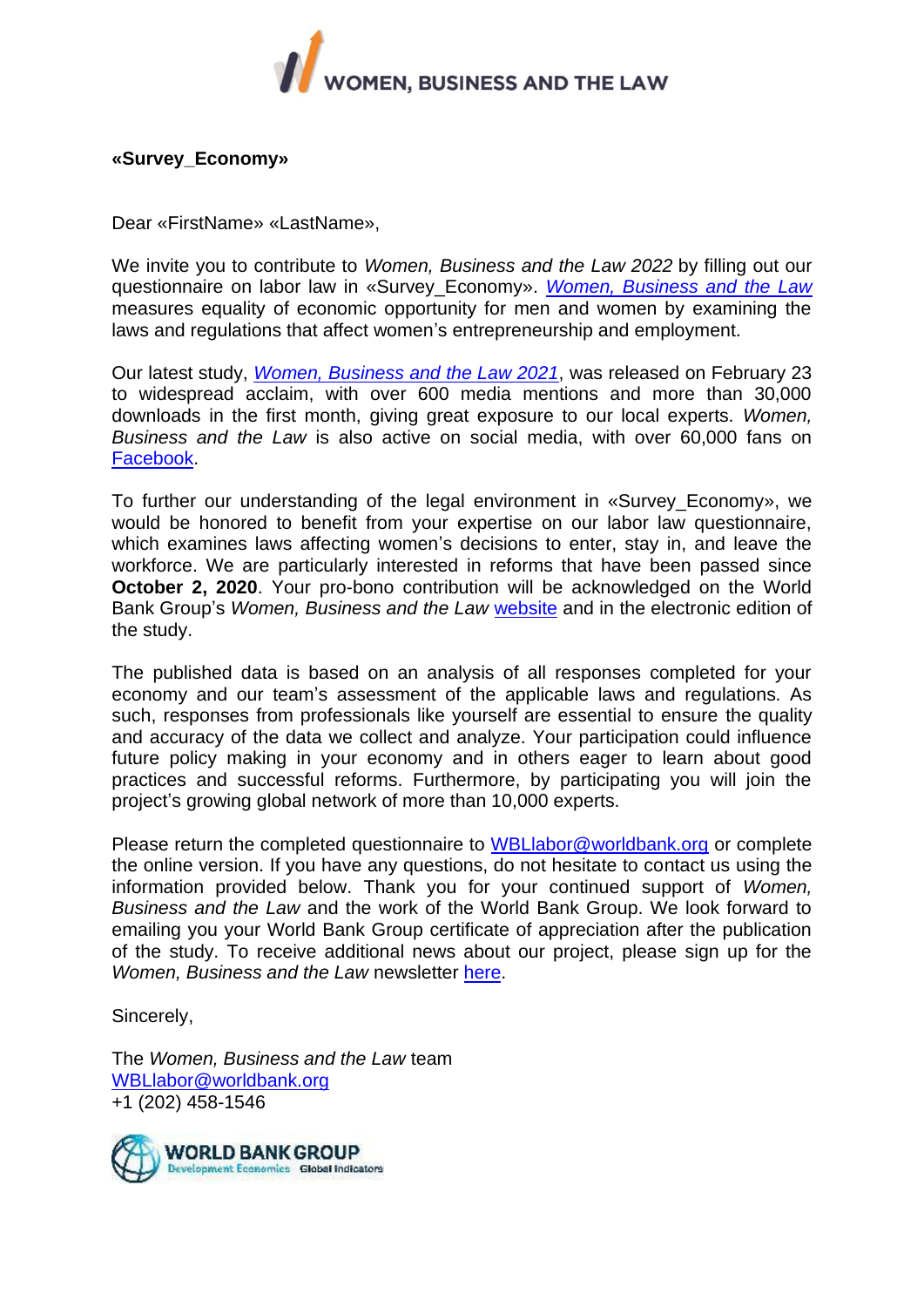By voluntarily answering *Women, Business and the Law* questions, contributors agree that their name, firm affiliation, and contact information will be permanently retained in a password and access-restricted database by the World Bank Group's *Women, Business and the Law* project for the sole purpose of conducting *Women, Business and the Law* research and analysis in accordance with the [World Bank Group Privacy Policy.](https://ppfdocuments.azureedge.net/ca36fdc4-5191-4d89-a49d-6189a98bad86.pdf) Contact information will remain strictly confidential and will only be acknowledged on the *Women, Business and the Law* website and in the PDF report **per the contributor preferences** indicated below.

|                        | <b>Name</b>                                    |                |                |               |  |
|------------------------|------------------------------------------------|----------------|----------------|---------------|--|
|                        | Title (Mr., Ms., Dr.)                          | «Title»        |                |               |  |
| Do not publish $\Box$  | <b>First Name</b>                              | «FirstName»    |                |               |  |
|                        | Last Name                                      | «LastName»     |                |               |  |
| <b>Never Published</b> | Position (e.g. manager,<br>associate, partner) | «Position»     |                |               |  |
|                        | Profession (e.g. judge,<br>lawyer, notary)     | «Profession»   |                |               |  |
|                        | <b>Contact details</b>                         |                |                |               |  |
| Do not publish [       | Firm name                                      | «CompanyName»  |                |               |  |
|                        | Website                                        | «Website»      |                |               |  |
| <b>Never Published</b> | E-mail address                                 | «EmailAddress» |                |               |  |
| Do not publish $\Box$  | Phone                                          | «PhoneNumber»  |                |               |  |
| Never Published        | Mobile phone                                   | «MobileNumber» |                |               |  |
| Do not publish $\Box$  | <b>Firm Address</b>                            |                |                |               |  |
| <b>Street</b>          | «Street»                                       |                | P.O. Box       | «POBOX»       |  |
| City                   | «City»                                         |                | State/Province | «State»       |  |
| Zip/Postal code        | «ZipPostalCode»                                |                | Country        | «CountryCode» |  |

**Primary Contributor:** Please check the box next to information you **do not** want us to **publish for all contributors**.

Additional Contributor(s): If there are more people whom you would like us to acknowledge, kindly send us an e-mail.

| Name                                   | <b>Occupation</b>                    | Email | <b>Phone</b>        | <b>Address</b>                                 |
|----------------------------------------|--------------------------------------|-------|---------------------|------------------------------------------------|
| [title]<br>[first name]<br>[last name] | [firm]<br>[position]<br>[profession] |       | [phone]<br>[mobile] | [street]<br>[state/province]<br>[city/country] |
| [title]<br>[first name]<br>[last name] | [firm]<br>[position]<br>[profession] |       | [phone]<br>[mobile] | [street]<br>[state/province]<br>[city/country] |
| [title]<br>[first name]<br>[last name] | [firm]<br>[position]<br>[profession] |       | [phone]<br>[mobile] | [street]<br>[state/province]<br>[city/country] |

**Referrals:** Please help us by referring us to other experts who can respond to the questionnaire.

| $- \cdot$ | ~~ | . | шц | . | . .<br>E-mail |
|-----------|----|---|----|---|---------------|
|           |    |   |    |   |               |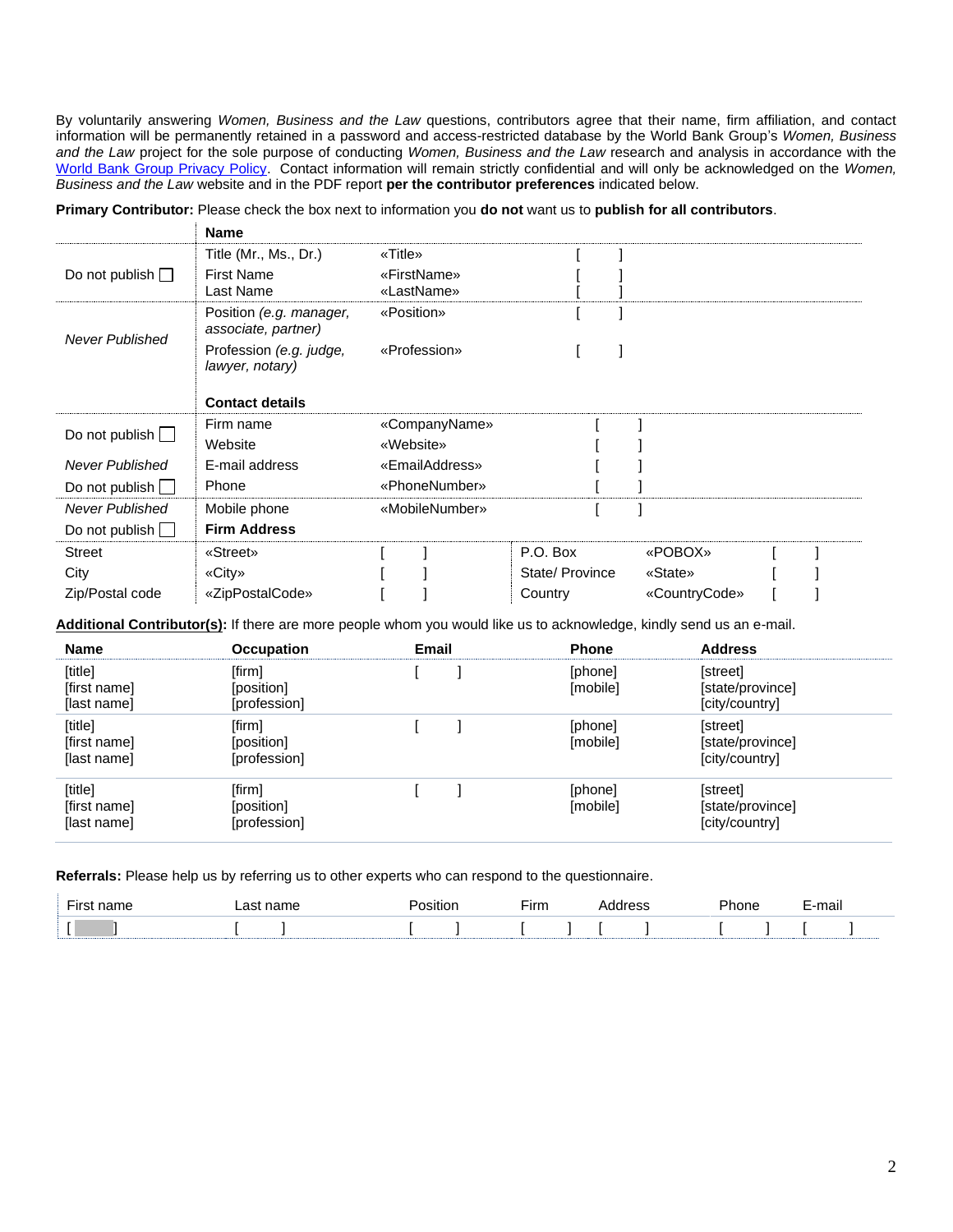# **How to complete this questionnaire**

This questionnaire asks whether there have been any reforms to the following areas since **October 2, 2020**:

- **Maternity, paternity and parental leave** for private sector employees (for example, a change in the number of days of leave or percentage of wages paid for any leave period).
- **Workplace protections** (for example, new laws prohibiting the dismissal of pregnant workers, laws mandating nondiscrimination based on gender in employment or laws mandating equal remuneration for work of equal value, or sexual harassment in employment/workplaces).
- **Legal restrictions on women's employment** (for example, the removal of a provision prohibiting women from working in certain jobs).
- **The ages women and men can retire and receive pension benefits** (for example, the equalization of the retirement age for men and women).

# **Assumptions**

When answering this questionnaire, please consider the following assumptions for the **woman** in question:

| <b>Capacity</b> | • Resides in «Survey_City» (the economy's main business city) and will remain there for her lifetime.<br>Has reached the legal age of majority and is capable of making decisions as an adult, is in good<br>health, and has no criminal record.<br>Is a lawful citizen of «Survey_Economy».                                                                                                                                  |
|-----------------|-------------------------------------------------------------------------------------------------------------------------------------------------------------------------------------------------------------------------------------------------------------------------------------------------------------------------------------------------------------------------------------------------------------------------------|
| <b>Marriage</b> | Is a cisgender, heterosexual woman in a monogamous first marriage registered with the<br>appropriate authorities (de facto marriages and customary unions are not measured).<br>Is of the same religion as her husband.<br>Is in a marriage under the rules of the default marital property regime or the most common regime<br>for that jurisdiction, which will not change during the course of the marriage.               |
| <b>Work</b>     | Is a cashier in the food retail sector in a supermarket or grocery store that has 60 employees.<br>Is not a member of a union, unless membership is mandatory. Membership is considered<br>mandatory when collective bargaining agreements cover more than 50 percent of the workforce in<br>the food retail sector and when they apply to individuals who were not party to the original collective<br>bargaining agreement. |

More details about how each question should be answered are available on our methodology page at: [https://wbl.worldbank.org/en/methodology.](http://wbl.worldbank.org/en/methodology)

# **Applicable law(s)**

Please provide information about the main labor law(s) (such as a labor code or employment act) applicable to the private sector in «Survey\_City». *If different labor laws apply to different sectors, please cite the law that governs employment in a grocery store or supermarket.*

Name of law: Year last amended: Link to website with law: Additional comments:

# **1. Reform Update**

**1.1.** Have there been any **reforms in the laws and regulations** relating to this questionnaire **since October 2, 2020**? -Click to Select-

**a. If yes,** please describe:

**b. If yes,** include a link or [attach](mailto:wbllabor@worldbank.org) a copy of the new legislation or regulation:

**c. If yes,** please let us know about any relevant court decisions:

**1.2.** Are you aware of any **bills or draft laws** relating to maternity/paternity/parental leave, workplace protections, legal restrictions on women's employment, or the age at which women/men can receive pension benefit? -Click to Select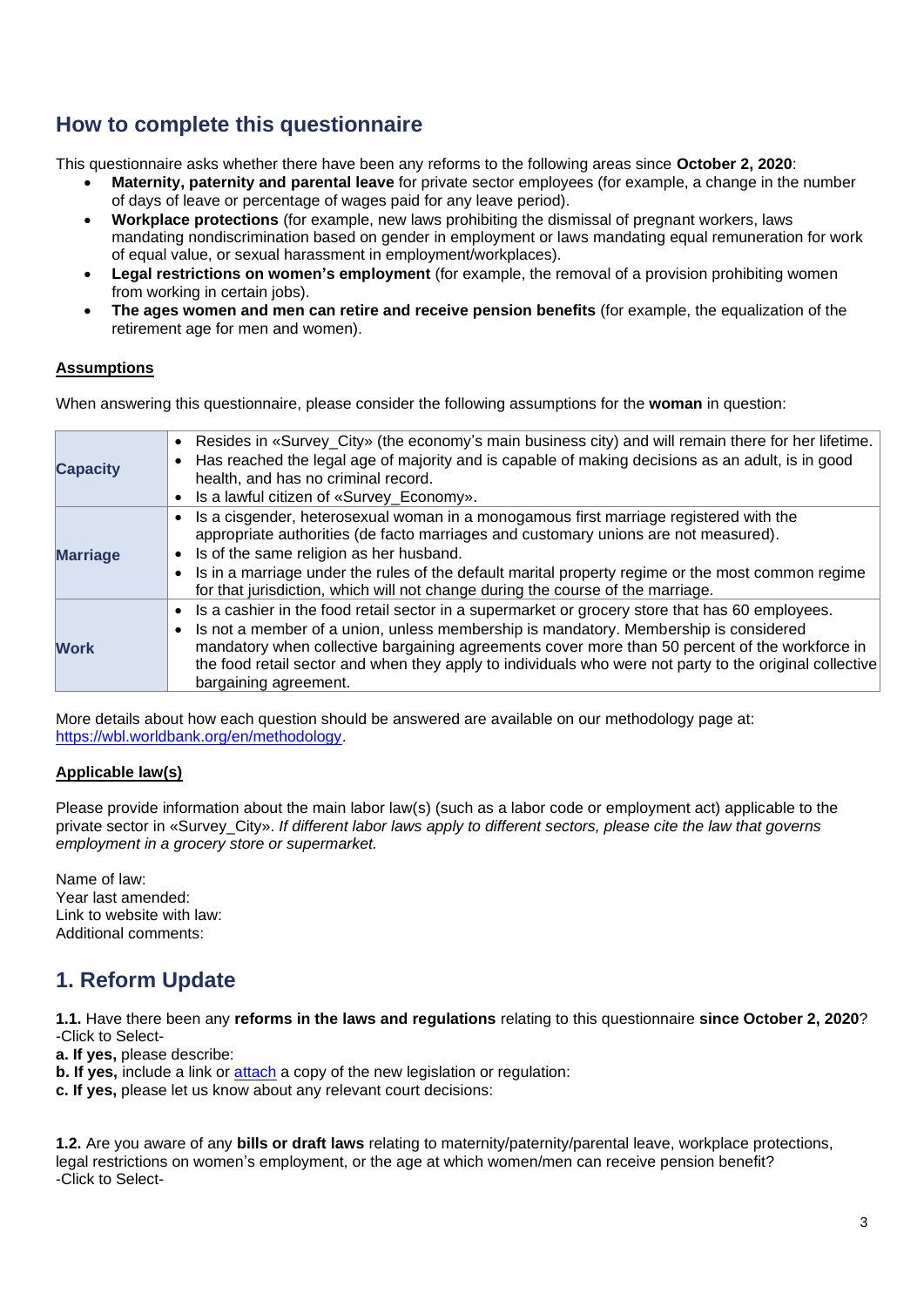**a. If yes,** please describe:

- **b. If yes, include a link or [attach](mailto:wbllabor@worldbank.org) a copy of the draft legislation or regulation:**
- **c. If yes,** please let us know about any relevant court decisions:

# **2. Having Children**

Please confirm whether the prefilled answers in this section have remained the same in the period from **October 2, 2020 to October 1, 2021** or whether there have been any reforms that would change the answers or legal bases (i.e. introduction of a new labor code or gender equality law, amendment to the labor law, repeal of a regulation, etc.). If no changes have occurred, please continue to the next section. -Click to Select-

# **Assumptions**

- They both work full-time.
- They are married and have no other children, this is the couple's first pregnancy, the woman is pregnant with only one child, the pregnancy and birth have no complications and that the birth of a healthy child takes place on **October 1, 2021**.

#### **2.1. How many days of** *paid* **leave are employees legally entitled to for each of the following?** *Please select working days or calendar days.*

|                                                                                                                                                                                                                                                                                                                                                                                  |                                            | Last cycle answers                            | This cycle answers |  |
|----------------------------------------------------------------------------------------------------------------------------------------------------------------------------------------------------------------------------------------------------------------------------------------------------------------------------------------------------------------------------------|--------------------------------------------|-----------------------------------------------|--------------------|--|
| Maternity leave refers to wwbl_lbr_Paid<br>leave available only to the<br>mother for the birth of a<br>child to be taken just<br>before, during and                                                                                                                                                                                                                              | maternity days»                            | «wbl lbr Paid<br>maternity<br>days_LB»        | -Click to Select-  |  |
| immediately after childbirth.<br><b>Paternity leave</b> refers to<br>leave available only to the<br>father for the birth of a child.                                                                                                                                                                                                                                             | wbl lbr Paid<br>paternity days»            | «wbl lbr Paid<br>paternity<br>days_LB»        | -Click to Select-  |  |
| <b>Shared parental leave</b><br>refers to parental leave that parental days»<br>can be shared amongst the<br>parents as they choose.<br>"Parental leave" refers to<br>leave available equally to<br>parents-regardless of<br>gender-for the purpose of<br>childcare immediately<br>following maternity and<br>paternity leave or instead of<br>maternity and paternity<br>leave. | «wbl_lbr_Paid                              | «wbl lbr Paid<br>parental days_LB»            | -Click to Select-  |  |
| <b>Parental leave for the</b><br>mother<br>refers to days of parental<br>leave reserved specifically<br>for mothers-through "use-<br>it-or-lose-it" policies or<br>mothers' quotas; or an<br>individual entitlement.                                                                                                                                                             | «wbl lbr Paid<br>parental mother<br>quota» | «wbl lbr Paid<br>parental mother<br>quota_LB» | -Click to Select-  |  |
| <b>Parental leave for the</b><br>father<br>refers to days of parental<br>leave reserved specifically<br>for fathers-that is, through<br>"use-it-or-lose-it" policies or<br>fathers' quotas; or an<br>individual entitlement.                                                                                                                                                     | «wbl lbr Paid<br>parental father<br>quota» | «wbl lbr Paid<br>parental father<br>quota_LB» | -Click to Select-  |  |

**2.2. What percentage of earnings is received during the following types of leave?** *If cash benefits while on leave are not calculated as a set percentage of the employee's income, assume the employee earns the minimum wage for the food retail sector.*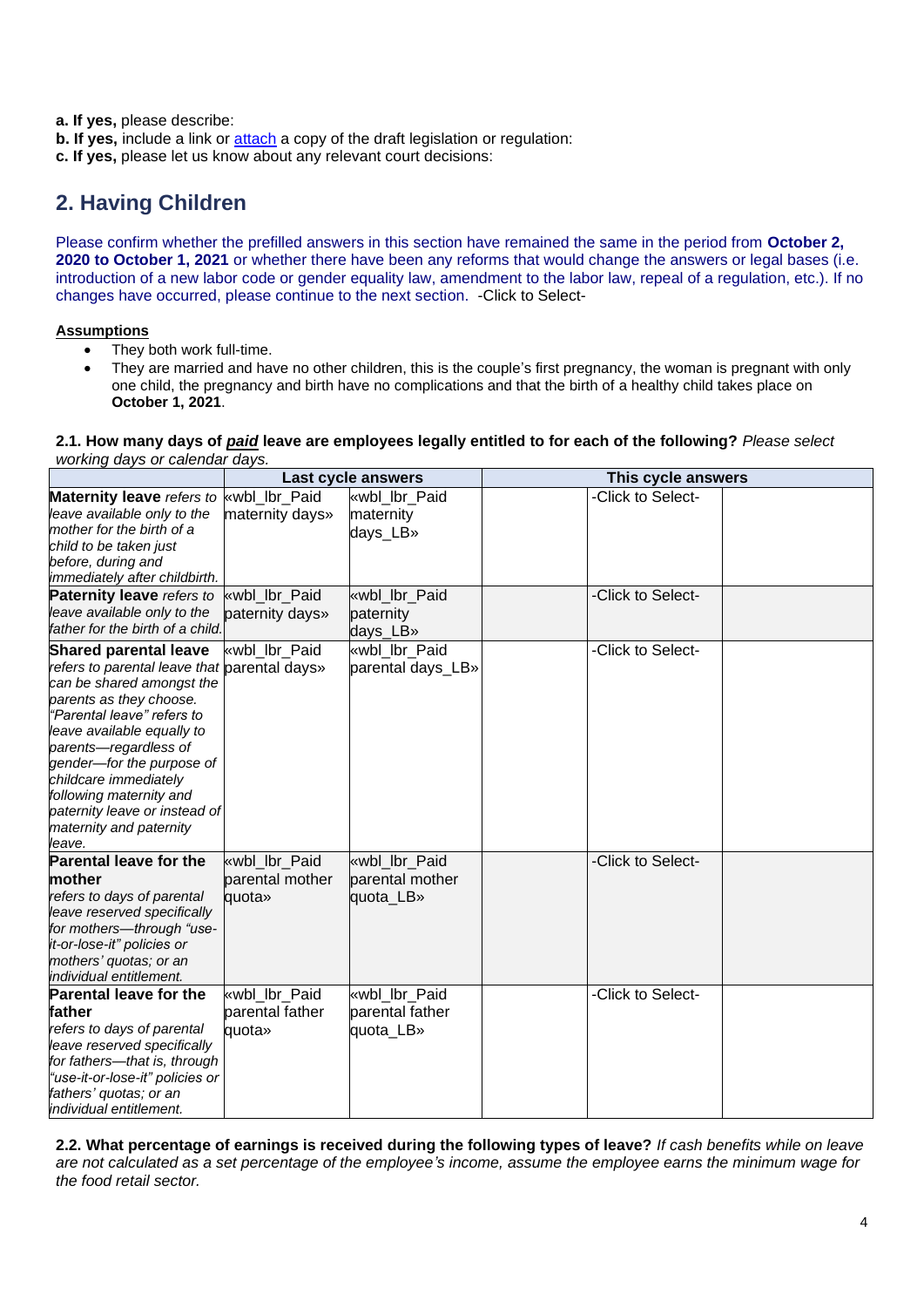|                  | Last cycle answers                              |                       | This cycle answers |  |
|------------------|-------------------------------------------------|-----------------------|--------------------|--|
| <b>Maternity</b> | wbl_lbr_Paid maternity   wbl_lbr_Paid maternity |                       |                    |  |
|                  | percentage wages»                               | percentages           |                    |  |
|                  |                                                 | wages LB»             |                    |  |
| <b>Parental</b>  | while Ibr Paid parental                         | wbl_lbr_Paid parental |                    |  |
|                  | percentage wages»                               | percentage wages LB»  |                    |  |

#### **2.3. If the law does not stipulate an exact percentage, please describe how the portion of wages or benefits are determined. For example, this may be a flat rate or a percentage of wages subject to a benefits ceiling or floor.**

#### **2.4. Who administers maternity and parental leave cash benefits?** *Assume the employee earns the minimum wage for the food retail sector.*

- Select "Government" if leave benefits are **fully** administered by a government entity. Where employees and/or employers contribute to social insurance schemes, the answer is still "Government" because the social insurance agency ultimately administers the benefits. Examples: compulsory social insurance schemes (such as social security), public funds, government-mandated private insurance, government-reimbursement for any benefits paid by an employer directly to an employee.
- Select "Employer" if employers are **solely** liable for paying benefits. This includes cases where the social insurance system is not yet implemented or is optional, which makes the employer maintain liability for benefits. It also applies where contributions or taxes are mandated only for female employees.
- Select "Employer and Government" if the employer is directly liable for paying a portion of the benefits.
- Select "N/A" if there no paid leave.

|                  | Last cycle answers                                                |                                           | This cycle answers |  |
|------------------|-------------------------------------------------------------------|-------------------------------------------|--------------------|--|
| <b>Maternity</b> | wbl_lbr_Paid maternity   wbl_lbr_Paid maternity -Click to Select- |                                           |                    |  |
|                  | who pays»                                                         | who pays LB»                              |                    |  |
| <b>Parental</b>  | wbl_lbr_Paid parental                                             | wbl_lbr_Paid parental   -Click to Select- |                    |  |
|                  | who pays»                                                         | who pays LB»                              |                    |  |

#### **2.5. If there is** *shared* **paid parental leave, are there any restrictions on whether both parents can take leave and receive parental leave cash benefits consecutively or simultaneously?**

### **2.6. Does the law mandate the following to provide childcare services?**

|                    | For children below the For children aged 3 to<br>age of 3 | primary school<br>starting age | Please explain and provide legal basis |
|--------------------|-----------------------------------------------------------|--------------------------------|----------------------------------------|
| <b>Government?</b> | I-Click to Select-                                        | -Click to Select-              |                                        |
| Employer?          | -Click to Select-                                         | -Click to Select-              |                                        |
| Other?             | -Click to Select-                                         | -Click to Select-              |                                        |

#### **2.7. Where the law mandates the government to provide childcare services, is co-payment from parents required?** *The answer is "No" if the direct government provision of childcare services is offered at no cost.*

|                                 | <b>Answer</b>      | Please explain and provide legal basis |
|---------------------------------|--------------------|----------------------------------------|
| For children below the age of 3 | I-Click to Select- |                                        |
| For children aged 3 to primary  | -Click to Select-  |                                        |
| school starting age             |                    |                                        |

#### **2.8. Are childcare payments by parents tax-deductible?**

|                                                       | Answer             | Please explain and provide legal basis |
|-------------------------------------------------------|--------------------|----------------------------------------|
| For children below the age of 3                       | I-Click to Select- |                                        |
| For children aged 3 to primary<br>school starting age | -Click to Select-  |                                        |

## **2.9. Please include any additional comments and links to laws relevant to this section:**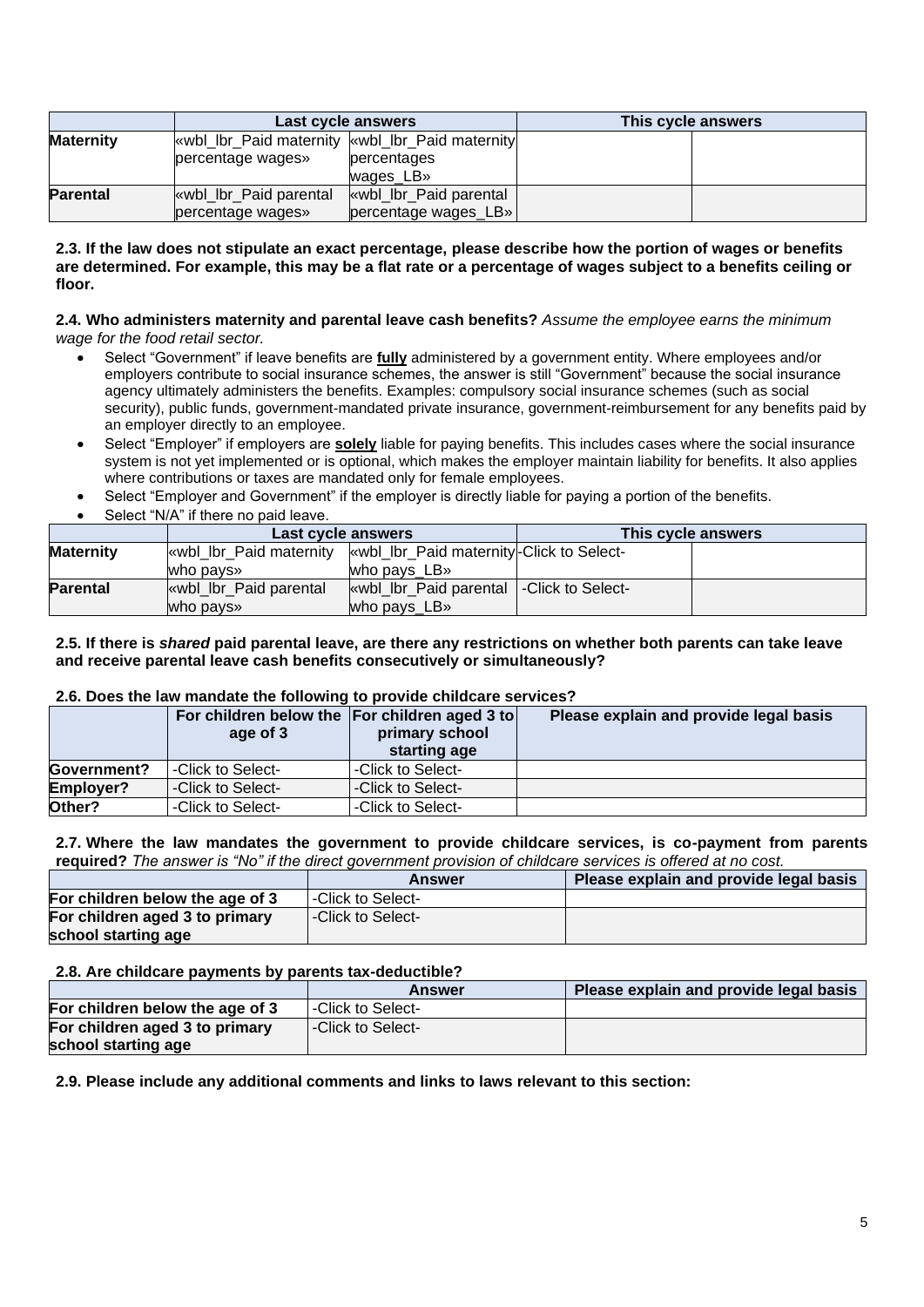# **3. Workplace Protections**

Please confirm whether the prefilled answers in this section have remained the same in the period from **October 2, 2020 to October 1, 2021** or whether there have been any reforms that would change the answers or legal bases (i.e. introduction of a new labor code or gender equality law, amendment to the labor law, repeal of a regulation, etc.). If no changes have occurred, please continue to the next section. -Click to Select-

### **Definitions**

- *Remuneration* refers to the ordinary, basic or minimum wage or salary and any additional emoluments payable directly or indirectly, whether in cash or in kind, by the employer to the worker and arising from the worker's employment.
- *Work of equal value* refers not only to the same or similar jobs, but also to different jobs of the same value.

**3.1. Does the law mandate equal remuneration for men and women who perform work of equal value?** *Select "Yes" if employers are legally obliged to pay equal remuneration to male and female employees who perform work of equal value in accordance with the definitions above. Select "No" in the following cases: if the law only prohibits wage discrimination based on gender; if the law only mandates equal pay for equal work, the same work, similar work or work of a similar nature; if the law limits the broad concept of "remuneration" to only basic wages or salary; or if the law limits the principle of equal remuneration for work of equal value to the same place of business or same employer.*

| Last cycle answers                                               | This cycle answers |
|------------------------------------------------------------------|--------------------|
| «wbl_lbr_EqualRemunE «wbl_lbr_EqualRemunEqualV -Click to Select- |                    |
| qualValue»<br>alue LB»                                           |                    |

#### **3.2. Has «Survey\_Economy» adopted any implementation and/or enforcement measures to ensure the application of the principle of equal pay for work of equal value?** *Measures include, but are not limited to, job evaluations, requirements/obligations for employers to disclose pay data, pay equity claims and legally established or recognized machinery for wage determination.*

| <b>Answer</b>        | Please explain and provide legal basis |
|----------------------|----------------------------------------|
| -Click to<br>-Select |                                        |

**3.3. Does the law explicitly prohibit the dismissal of pregnant workers?** *Select "Yes" if pregnancy cannot serve as grounds for termination of a contract or if dismissal of pregnant workers is considered a form of unlawful termination, unfair dismissal or wrongful discharge. Select "No" if there are no provisions prohibiting the dismissal of pregnant workers, or if the law only prohibits the dismissal of pregnant workers during maternity leave or for a limited period of the pregnancy or when their pregnancy results in illness or disability.*

| Last cycle answers     |                                                 | This cycle answers |
|------------------------|-------------------------------------------------|--------------------|
| wbl lbr Dismissal      | «wbl_lbr_Dismissal Pregnant   -Click to Select- |                    |
| <b>Pregnant Women»</b> | Women LB»                                       |                    |

#### **3.4. Does the law specifically prohibit discrimination based on gender in employment?**

| Last cycle answers                            | This cycle answers |  |  |
|-----------------------------------------------|--------------------|--|--|
| wwbl Ibr NonDiscrim in wwbl Ibr NonDiscrim in | -Click to Select-  |  |  |
| <b>Employment</b> »<br>Employment LB»         |                    |  |  |

#### **3.5. What is the burden of proof for gender discrimination cases?** *Please choose the answer that most closely represents the burden of proof standard in your country.*

| Answer            | Please explain and provide legal basis |  |  |
|-------------------|----------------------------------------|--|--|
| -Click to Select- |                                        |  |  |

#### **3.6. If the plaintiff makes a** *prima facie* **case (i.e. shows some evidence pointing to discrimination), does the burden of proof move to the defendant?**

| <b>Answer</b>       | <b>Please explain and provide legal basis</b> |  |  |
|---------------------|-----------------------------------------------|--|--|
| Click to<br>Select- |                                               |  |  |

#### **3.7. Which of the following remedies are available to victims of gender discrimination in employment?** *Please check all that apply.*

|                             | <b>Answers</b> | Please explain and provide legal basis |
|-----------------------------|----------------|----------------------------------------|
| Reinstatement               |                |                                        |
| <b>Compensatory damages</b> |                |                                        |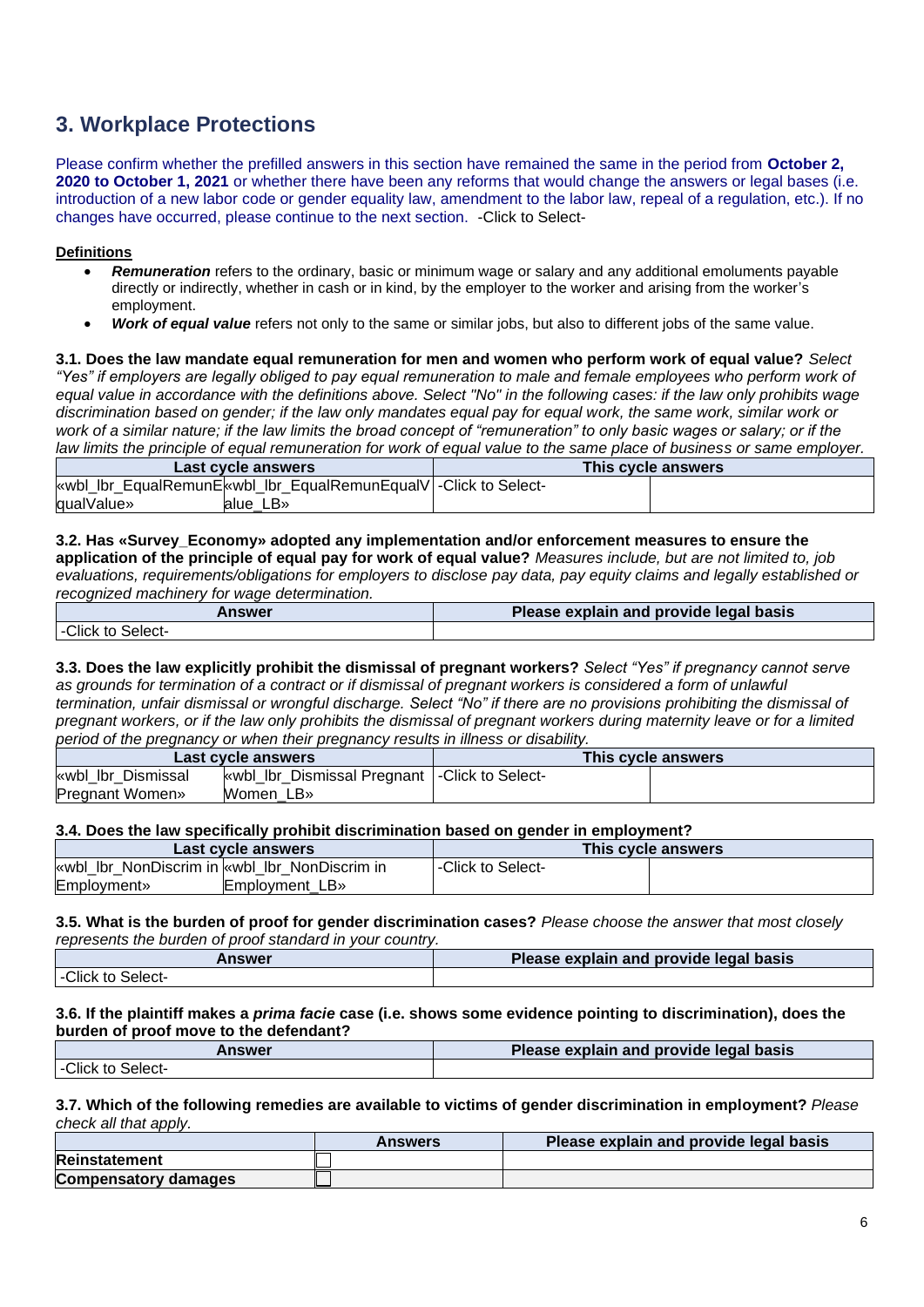| <b>Punitive damages</b>           |  |
|-----------------------------------|--|
| Change of company policies        |  |
| <b>Emotional distress damages</b> |  |
| All of the above                  |  |

**3.8. Has «Survey\_Economy» established means of inspection and/or investigation (external to the workplace), including through labor inspectorates or other competent bodies or authorities for cases of:**

|                                | <b>Answer</b>     | Please explain and provide legal basis |
|--------------------------------|-------------------|----------------------------------------|
| <b>Pay equity</b>              | -Click to Select- |                                        |
| <b>Violence and harassment</b> | -Click to Select- |                                        |

**3.9. If at least one of the answers to 3.8. is** *"Yes,"* **are labor inspectorates and/or other relevant bodies or authorities empowered to take action once a case of pay equity and/or violence and harassment is confirmed?** *This includes issuing orders requiring measures with immediate executory force, and orders to stop work in cases of an imminent danger to life, health or safety, subject to any right of appeal to a judicial or administrative authority which may be provided by law.*

|                         | <b>Answer</b>             | Please explain and provide legal basis |
|-------------------------|---------------------------|----------------------------------------|
| Pay equity              | <b>Click to Select-</b>   |                                        |
| Violence and harassment | <b>I-Click to Select-</b> |                                        |

**3.10. Does the law provide any form of protection against complainants, victims, witnesses and whistle-**

| blowers? This includes, but is not limited to, protections against victimization of or retaliation, and privacy laws, etc. |                                        |  |  |  |
|----------------------------------------------------------------------------------------------------------------------------|----------------------------------------|--|--|--|
| Answer                                                                                                                     | Please explain and provide legal basis |  |  |  |
| I-Click to Select-                                                                                                         |                                        |  |  |  |

**3.11. Please include any additional comments and links to laws relevant to this section:**

# **4. Restrictions on Women's Employment**

Please confirm whether the prefilled answers in this section have remained the same in the period from **October 2, 2020 to October 1, 2021** or whether there have been any reforms that would change the answers or legal bases (i.e. introduction of a new labor code or gender equality law, amendment to the labor law, repeal of a regulation, etc.). If no changes have occurred, please continue to the next section. -Click to Select-

**4.1. Can women work the same night hours as men?** *Select "Yes" if nonpregnant and non-nursing women in the food retail sector can work the same night hours as men. Select "No" if the law broadly prohibits nonpregnant and non-nursing women, including those with children over the age of 1, from working at night or limits the hours women can work at night. Select "No" also if the law gives the relevant minister or ministry the power to restrict or prohibit women's night work.*

| Last cycle answers                                          | This cycle answers |  |  |
|-------------------------------------------------------------|--------------------|--|--|
| NightHours<br>NightHours»<br>«wbl lbr<br>lbr<br>∟B»<br>«wbl | -Click to Select-  |  |  |

**4.2. Can women work in the following industries in the same way as men?** *Select "Yes" if there are no restrictions on nonpregnant and non-nursing women. If the law prohibits nonpregnant and non-nursing women from working at night in "industrial undertakings," select "No" for the industries affected by the restriction.*

|                                   | Last cycle answers  |                       |                   | This cycle answers |
|-----------------------------------|---------------------|-----------------------|-------------------|--------------------|
| Mining                            | «wbl_lbr_Industries | wbl lbr Industries    | -Click to Select- |                    |
|                                   | <b>Mining</b> »     | Mining_LB»            |                   |                    |
| <b>Construction</b>               | «wbl lbr Industries | wbl lbr Industries    | -Click to Select- |                    |
|                                   | Construction»       | Construction LB»      |                   |                    |
| Factories                         | «wbl lbr Industries | wbl lbr Industries    | -Click to Select- |                    |
|                                   | Factories»          | <b>Factories LB</b> » |                   |                    |
| <b>Transportation (i.e.</b>       | wbl lbr Industries  | wbl lbr Industries    | -Click to Select- |                    |
| train drivers, truck              | Transportation»     | Transportation_LB»    |                   |                    |
| drivers)                          |                     |                       |                   |                    |
| Agriculture (i.e.                 | wbl lbr Industries  | wbl lbr Industries    | -Click to Select- |                    |
| working with certain Agriculture» |                     | Agriculture LB»       |                   |                    |
| agricultural                      |                     |                       |                   |                    |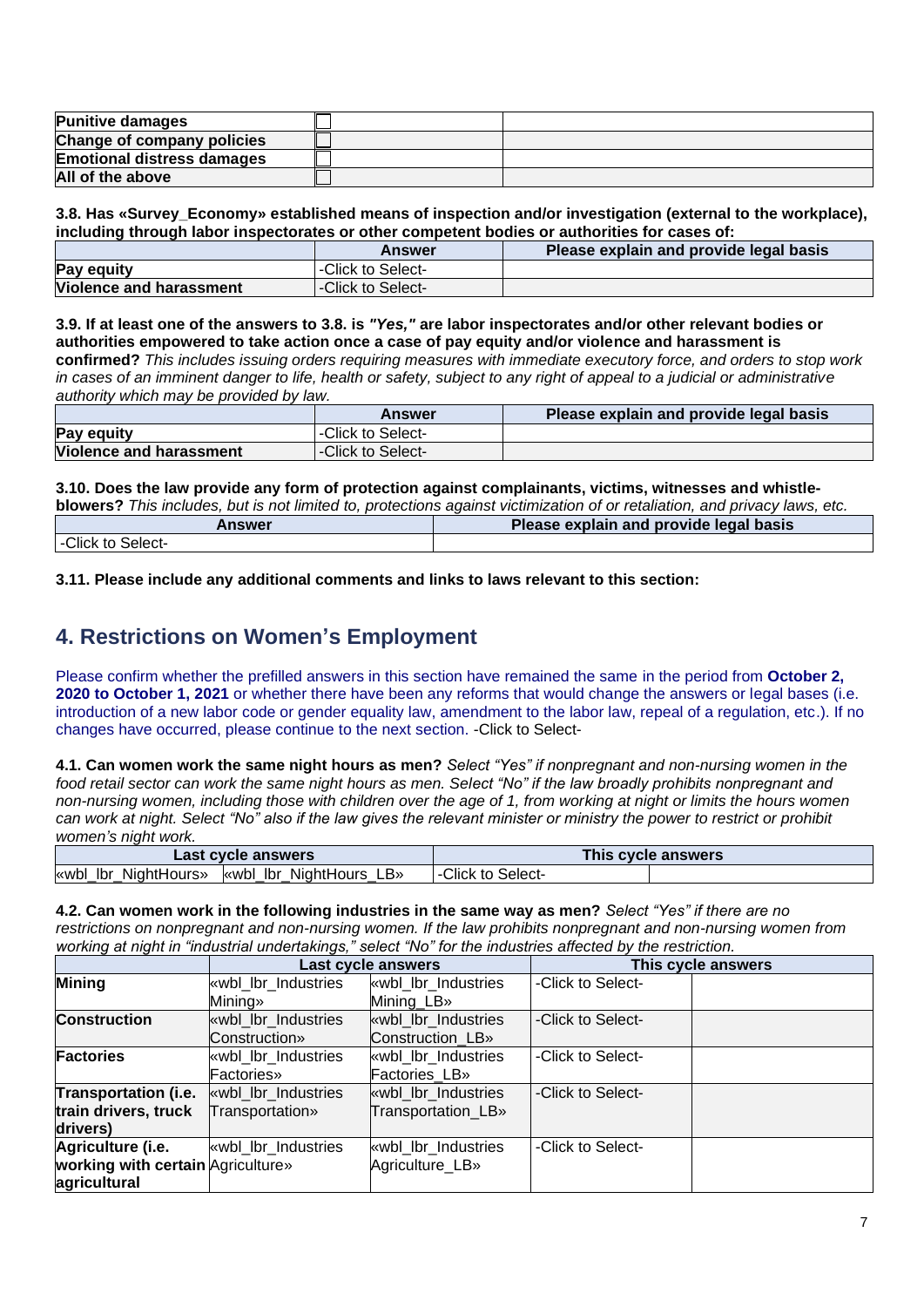| <b>Imaterials or</b>         |                      |                     |                   |  |
|------------------------------|----------------------|---------------------|-------------------|--|
| equipment)                   |                      |                     |                   |  |
| Energy (i.e.                 | while the Industries | wbl lbr Industries  | -Click to Select- |  |
| electrician, working Energy» |                      | Energy_LB»          |                   |  |
| on oil rigs)                 |                      |                     |                   |  |
| Water (i.e.                  | while the Industries | «wbl lbr Industries | -Click to Select- |  |
| plumbers)                    | Water»               | Water LB»           |                   |  |

### **4.3. Does the law explicitly give the relevant minister or ministry the power to restrict or prohibit women from working in certain jobs?**

| Last cycle answers                           |                    |                   | This cycle answers |
|----------------------------------------------|--------------------|-------------------|--------------------|
| wbl_lbr_wbl_lbr_Industrie wbl_lbr Industries |                    | -Click to Select- |                    |
| s Minister                                   | Minister Power LB» |                   |                    |
| Power FLIPPED»                               |                    |                   |                    |

**4.4. Can women work in any of the following types of activities in the same way as men?** *The answer is "No" only where legislation explicitly uses terms such as "hazardous," "arduous," "morally or socially inappropriate" or their synonyms to describe a broad category of jobs that women are legally prohibited from doing.*

|                            |                   | Last cycle answers                                          |                   | This cycle answers |
|----------------------------|-------------------|-------------------------------------------------------------|-------------------|--------------------|
| <b>Hazardous</b>           |                   | wwbl Ibr Hazardous» wwbl Ibr Hazardous L - Click to Select- |                   |                    |
|                            |                   |                                                             |                   |                    |
| <b>Arduous</b>             | wwbl lbr Arduous» | while ibr Arduous LB   -Click to Select-                    |                   |                    |
|                            |                   |                                                             |                   |                    |
| <b>Morally or socially</b> | «wbl_lbr_Morally  | «wbl_lbr_Morally                                            | -Click to Select- |                    |
| inappropriate              | Inappropriate»    | Inappropriate LB»                                           |                   |                    |

### **4.5. If the law restricts or prohibits women from doing other jobs or activities not listed above, please describe:**

**4.6. Please include any additional comments and links to laws relevant to this section:**

# **5. Retirement and Pensions**

Please confirm whether the prefilled answers in this section have remained the same in the period from **October 2, 2020 to October 1, 2021** or whether there have been any reforms that would change the answers or legal bases (i.e. introduction of a new labor code or social security law, amendment to the social security law, repeal of a regulation, etc.). If no changes have occurred, please continue to the next section. -Click to Select-

# **Assumptions**

- Assume that the woman gave birth without complications to two healthy children.
- If transitional provisions gradually increase, decrease or equalize the retirement age, please indicate the retirement ages at the time of your response to this questionnaire, even if the law provides for changes over time.
- If there is no national law on retirement and pension, the answer is "N/A".

## **5.1. What is the age at which a person can retire and receive** *full* **benefits?**

|           |                         | Last cycle answers      | This cycle answers |
|-----------|-------------------------|-------------------------|--------------------|
| For men   | wbl lbr Full benefits   | wbl lbr Full benefits   |                    |
|           | age men»                | age men LB»             |                    |
| For women | while Ibr Full benefits | while Ibr Full benefits |                    |
|           | lage women»             | age women_LB»           |                    |

### **5.2. What is the age at which a person can retire and receive** *partial* **pension benefits?** *Partial pension*

*benefits refer to a reduced or proportional minimum old-age pension benefit payable to workers who did not accumulate enough work experience or contributions or have not reached the statutory age to qualify for a minimum old-age pension. This does not include early retirement for health reasons or any other exceptional condition or reason. Please indicate "N/A" if there is no specified age to qualify for retirement with partial benefits.*

|         | t cvcle answers<br>_ast |                             | This<br><b>: cvcle answers</b> |  |
|---------|-------------------------|-----------------------------|--------------------------------|--|
| For men | Partial<br>lbr<br>l≪wbl | Partial<br>lbr<br>«wbl<br>_ |                                |  |